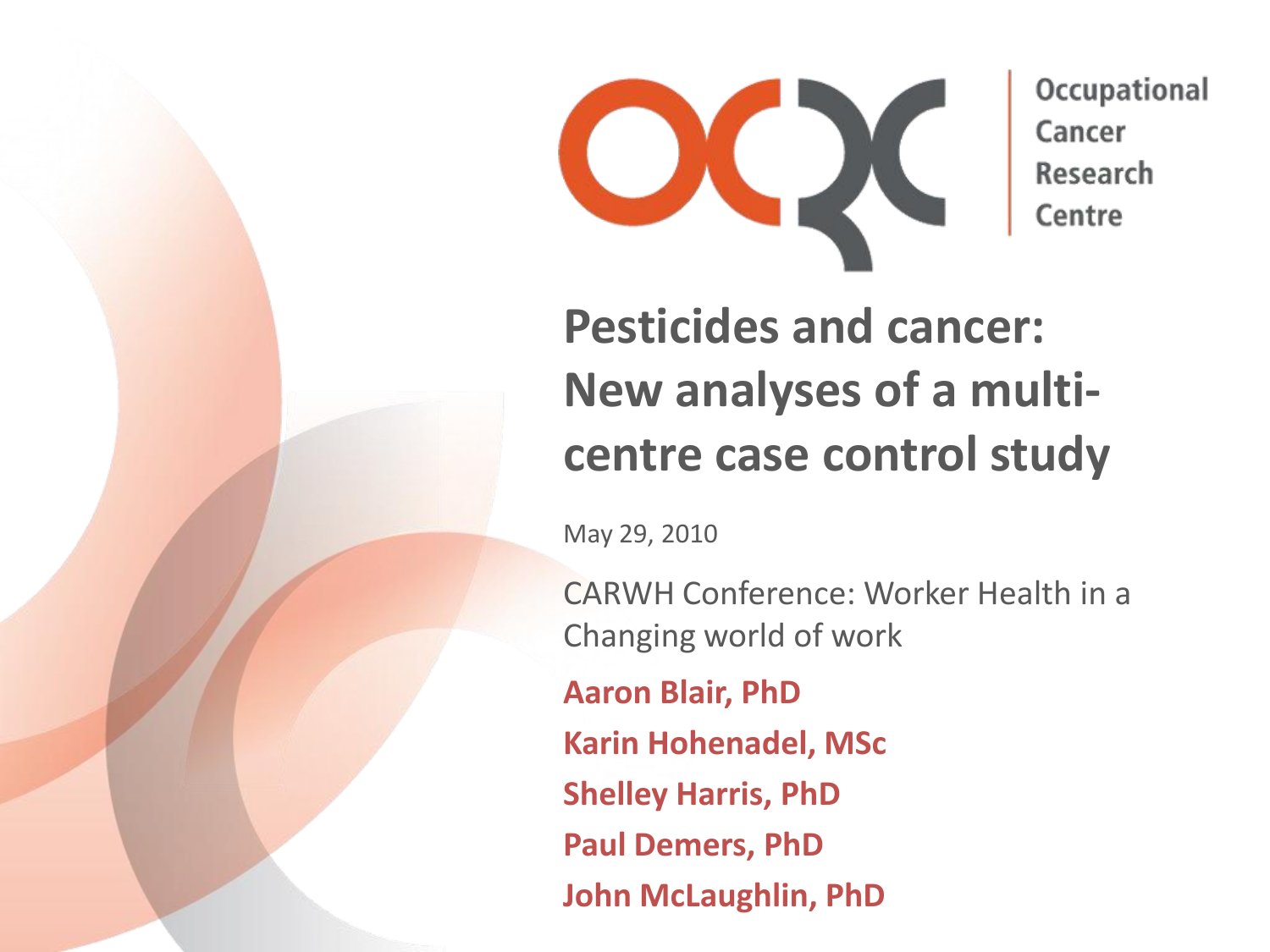

# **Pesticides and cancer: Workplace uses, established and suspected links, and knowledge gaps**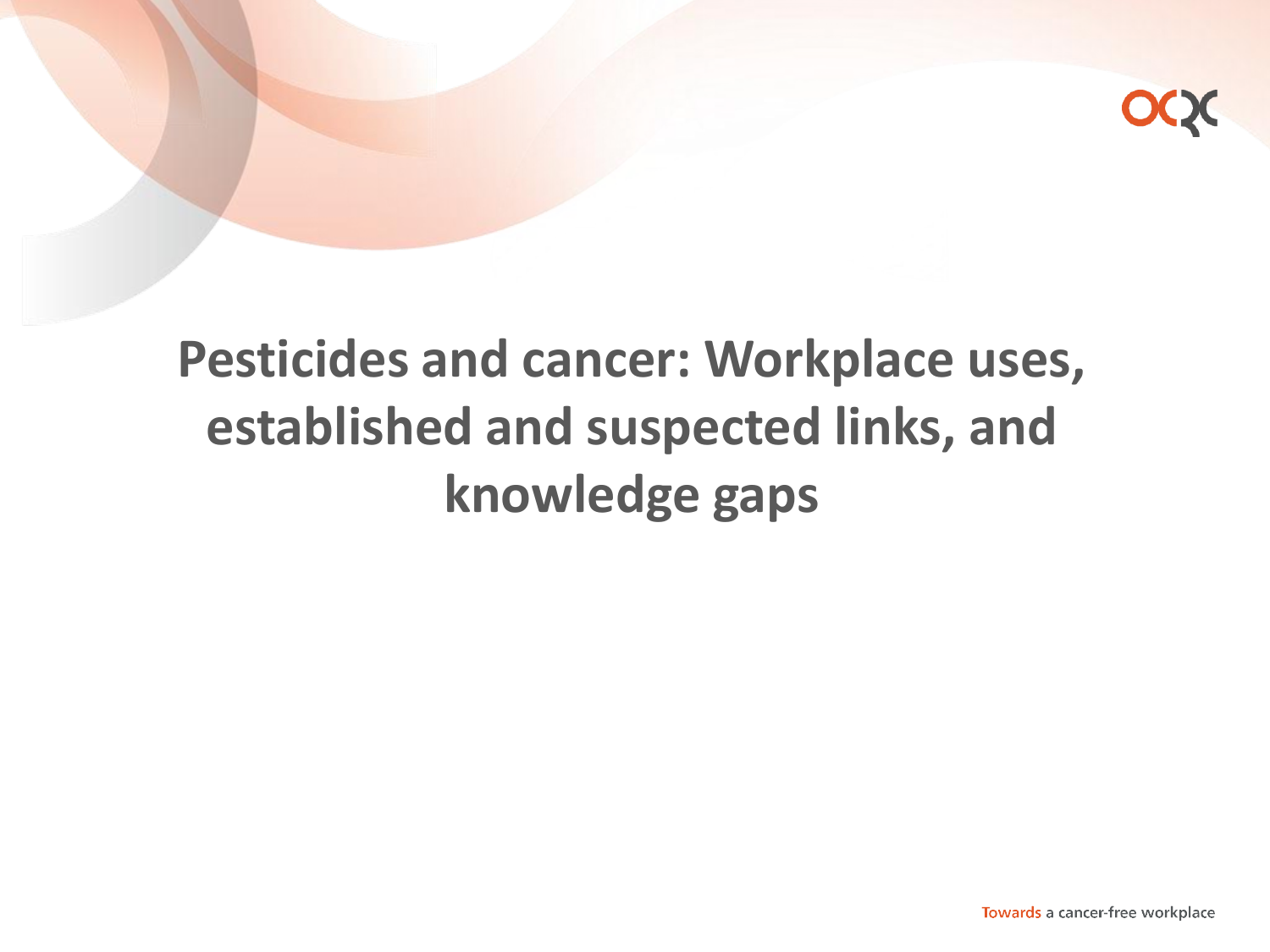#### **Pesticides: Exposure Situations**

- Workers engaged in manufacture
- Workers engaged in application
	- Farmers
	- Commercial agricultural applicators
	- Urban commercial applicators
	- Greenhouse workers
- Homeowner applications
- Indirect exposures
	- Drift from others use
	- Contaminations of food and water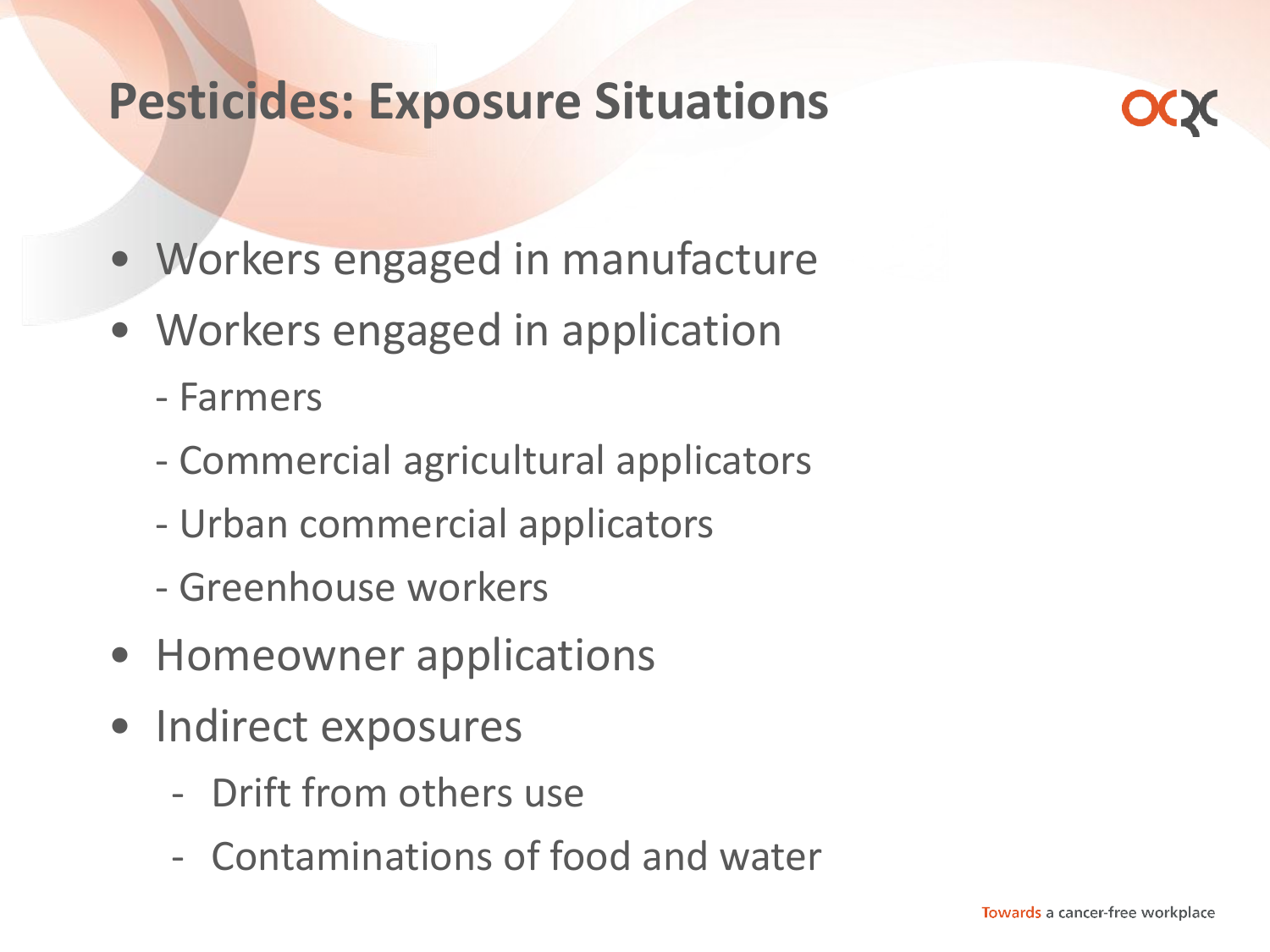#### **Pesticides and cancer: Types of Evidence**

- Bioassays
- Mechanistic evidence
- Epidemiology
	- Farmers
	- Commercial applicators
	- Manufacturers
	- Case-control studies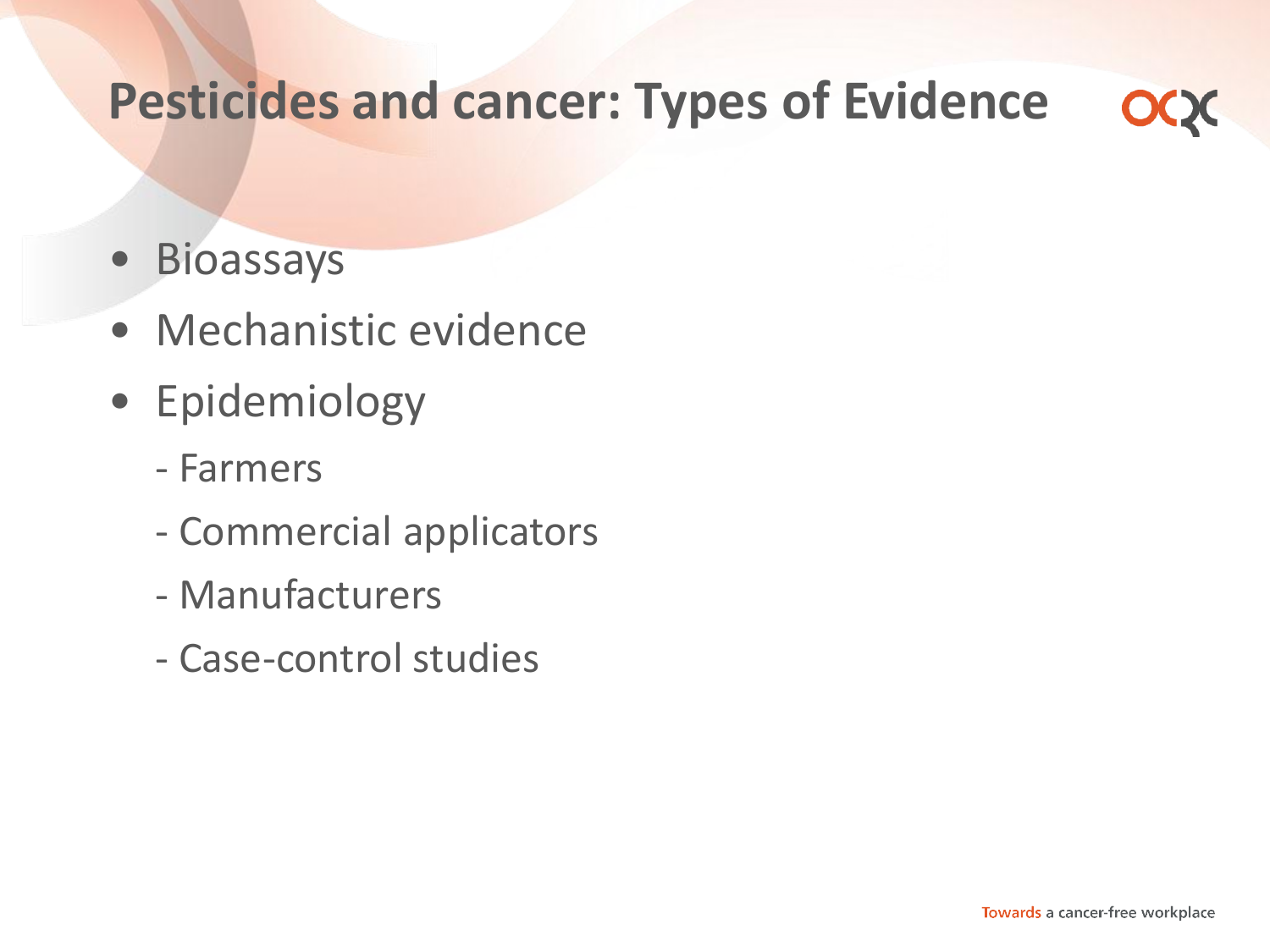#### **Pesticides and cancer: Suspected relationships**

- Farmers: brain, stomach, prostate, soft tissue sarcoma, leukemia, myeloma, non-Hodgkin lymphoma
- Commercial applicators: lung
- Case-control studies: prostate, brain, leukemia and non-Hodgkin lymphoma

| <b>Pesticide class</b>        | <b>Suspected cancer site</b>                                                   |
|-------------------------------|--------------------------------------------------------------------------------|
| Phenoxyacetic acid herbicides | Non-Hodgkin lymphoma, soft tissue sarcoma,<br>prostate                         |
| Organochlorine insecticides   | Leukemia, non-Hodgkin lymphoma, soft-tissue<br>sarcoma, pancreas, lung, breast |
| Organophosphate insecticides  | Non-Hodgkin lymphoma, leukemia                                                 |
| Arsenical insecticides        | Lung, skin                                                                     |
| Triazine herbicides           | Ovary                                                                          |

Blair and Zahm (1995)

Towards a cancer-free workplace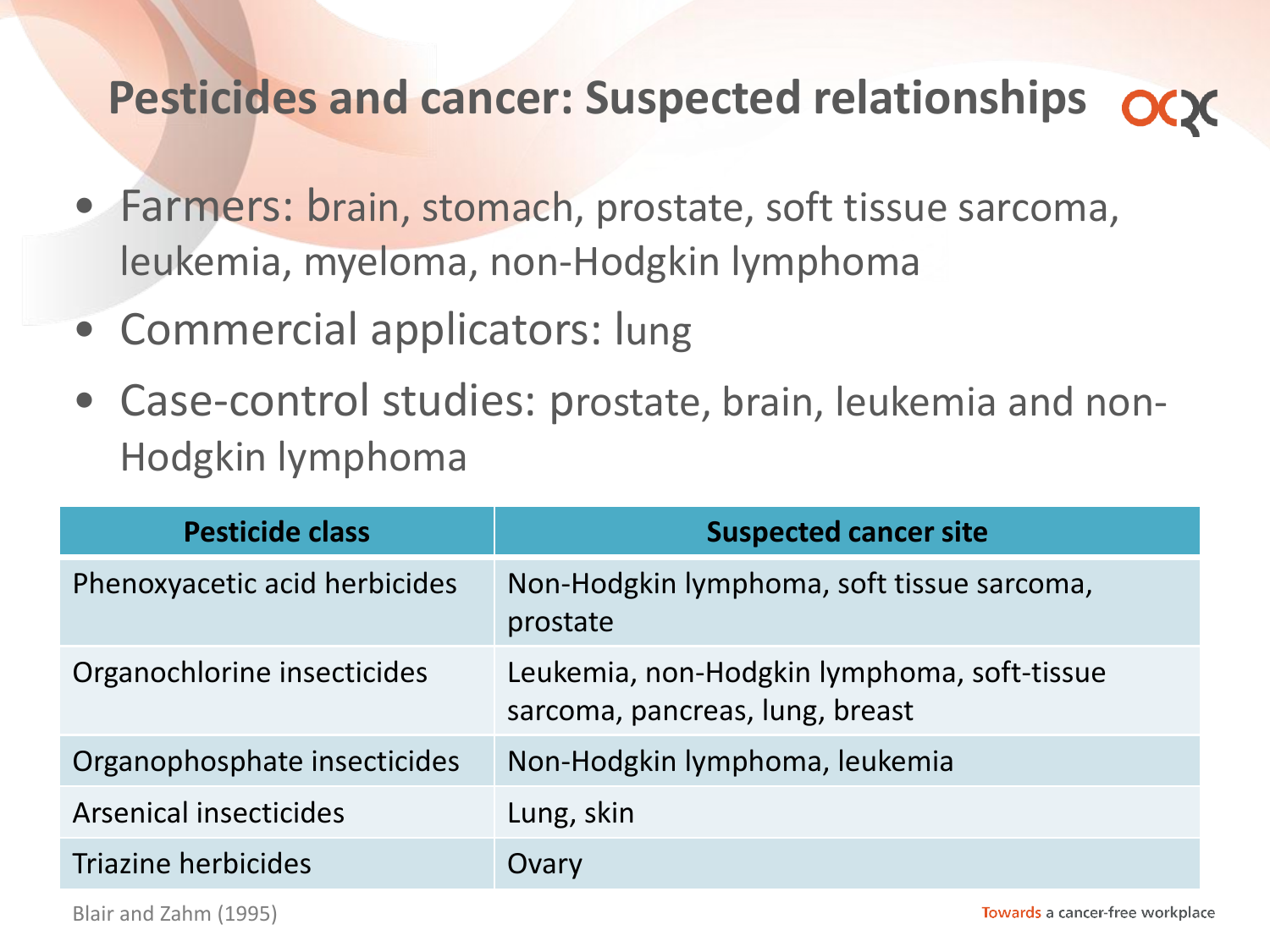### **Pesticides and cancer: Knowledge gaps**

- Limited information on effects of specific pesticides
- Little information on interactions from exposure to multiple pesticides
- Little information on risks to susceptible subgroups
	- Examples:
		- Children or the elderly
		- Genetic polymorphisms
		- Other diseases (immunologic conditions)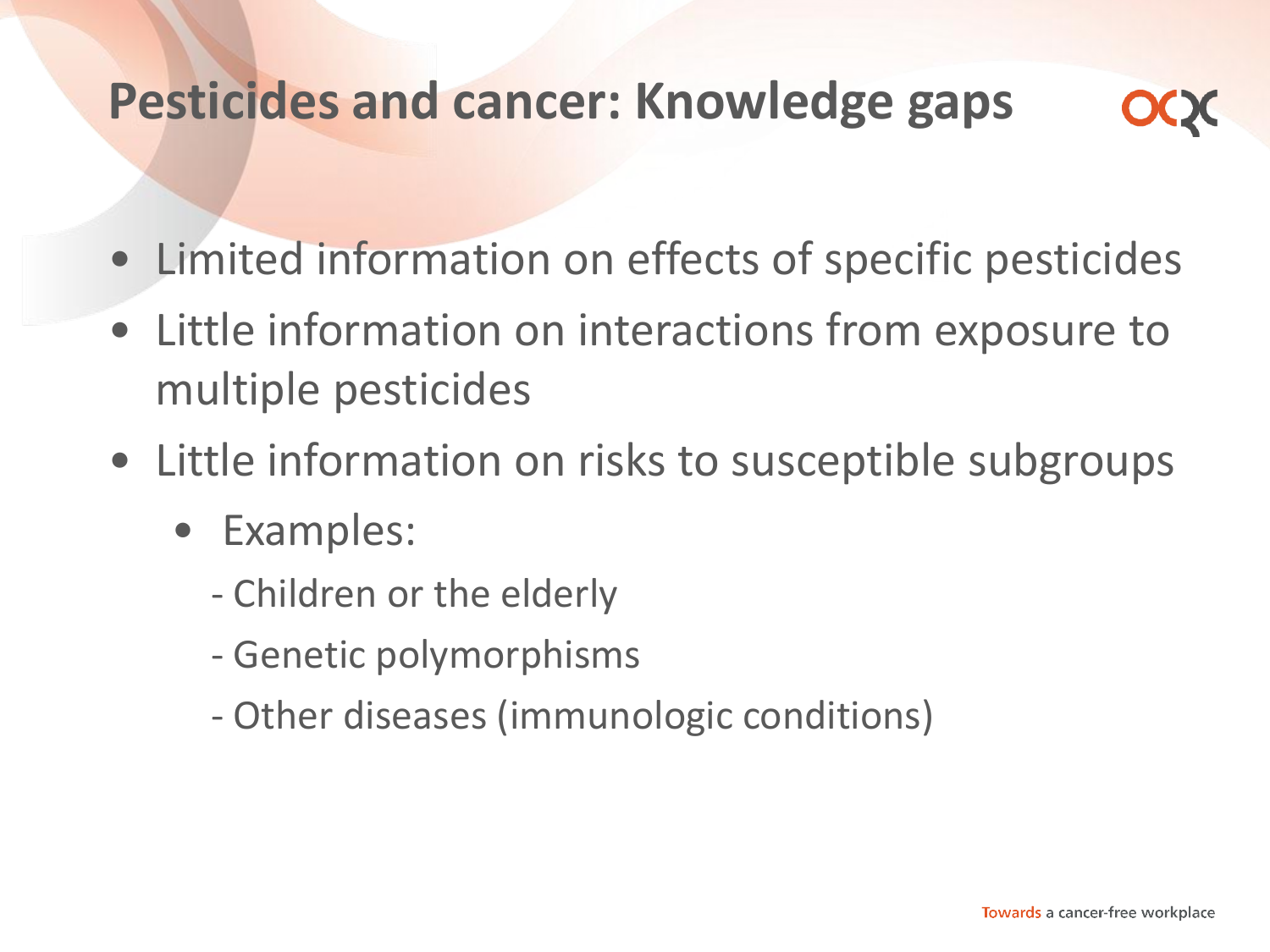

# **Effects of multiple pesticide exposure and immunologic conditions on risk of non-Hodgkin lymphoma:**

# **Findings from US case-control studies**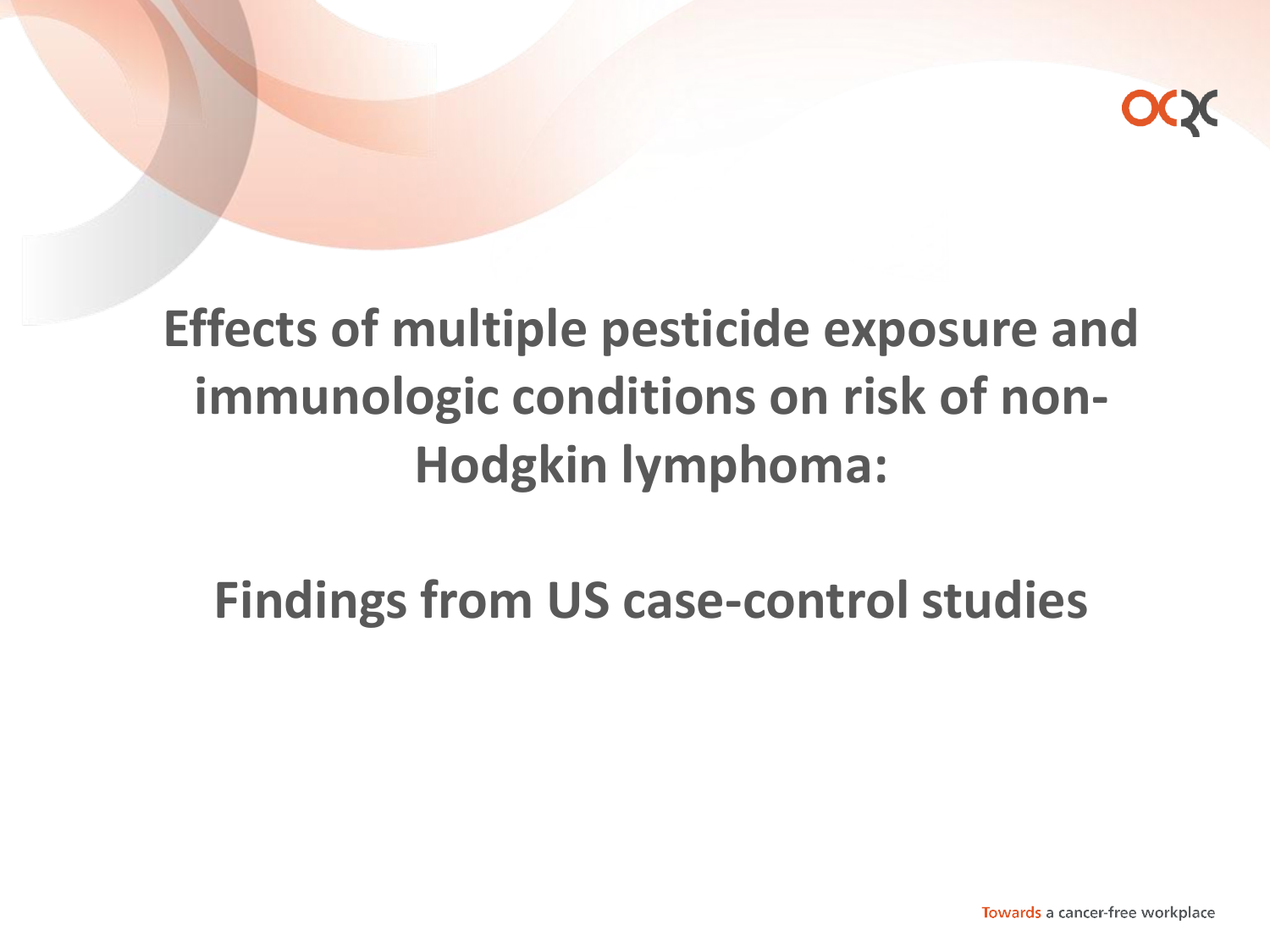### **US case-control study: Pesticides and NHL**

- Purpose: to examine pesticide exposures in farming as risk factors for non-Hodgkin's lymphoma (NHL) in men
- Pooled analysis of 3 case-control studies: Iowa and Minnesota, Kansas, Nebraska
- Total of 2583 men age 18+ met the inclusion criteria for this analysis
- Cases (n=650) identified through hospitals and state cancer registries; controls (n=1933) identified using random digit dialing and Medicare records
- Data collected through telephone/in-person interview; analyzed using logistic regression

DeRoos, A.J. et al., Occupational and Environmental Medicine (2003) Lee, W.J. et al., International Journal of Cancer (2004)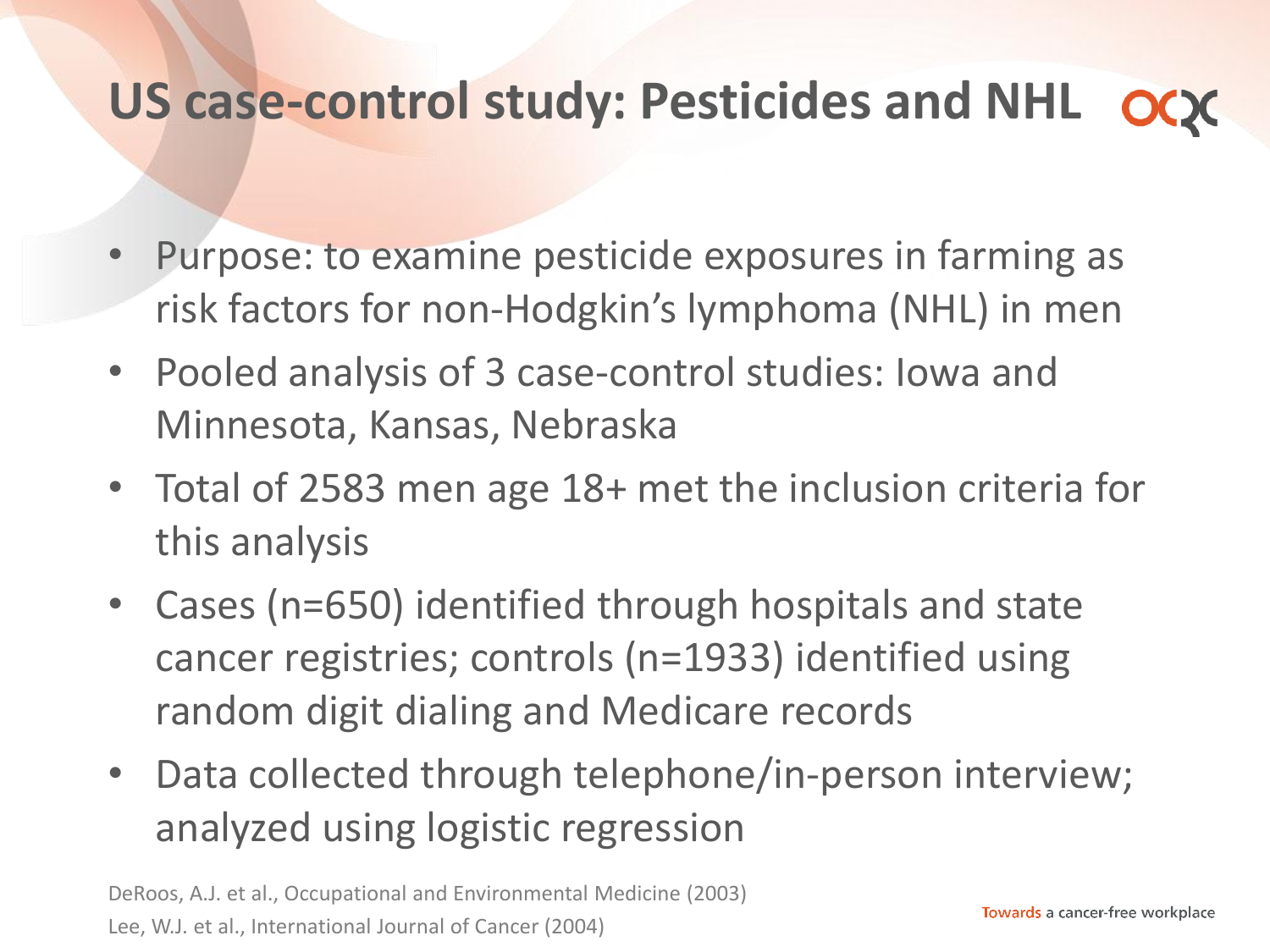# **Results: Descriptive**



| <b>Characteristic</b>                                                           | <b>Cases (n=650)</b>                                    | <b>Controls (n=1933)</b>                  |
|---------------------------------------------------------------------------------|---------------------------------------------------------|-------------------------------------------|
| <b>Study site</b><br>lowa/Minnesota<br><b>Kansas</b><br>Nebraska                | 436 (67.1%)<br>101 (15.5%)<br>113 (17.4%)               | 895 (46.3%)<br>596 (30.8%)<br>442 (22.9%) |
| Ever lived or worked on a farm<br><b>No</b><br>Yes                              | 243 (37.5%)<br>405 (62.5%)                              | 775 (40.1%)<br>1157 (59.9%)               |
| First degree relative with<br>haematopoietic cancer<br><b>No</b><br>Yes         | 594 (92.8%)<br>46 (7.2%)                                | 1863 (96.7%)<br>63 (3.3%)                 |
| Histological type<br>Follicular<br><b>Diffuse</b><br>Small lymphocytic<br>Other | 196 (30.1%)<br>233 (35.9%)<br>77 (11.9%)<br>144 (22.2%) | N/A                                       |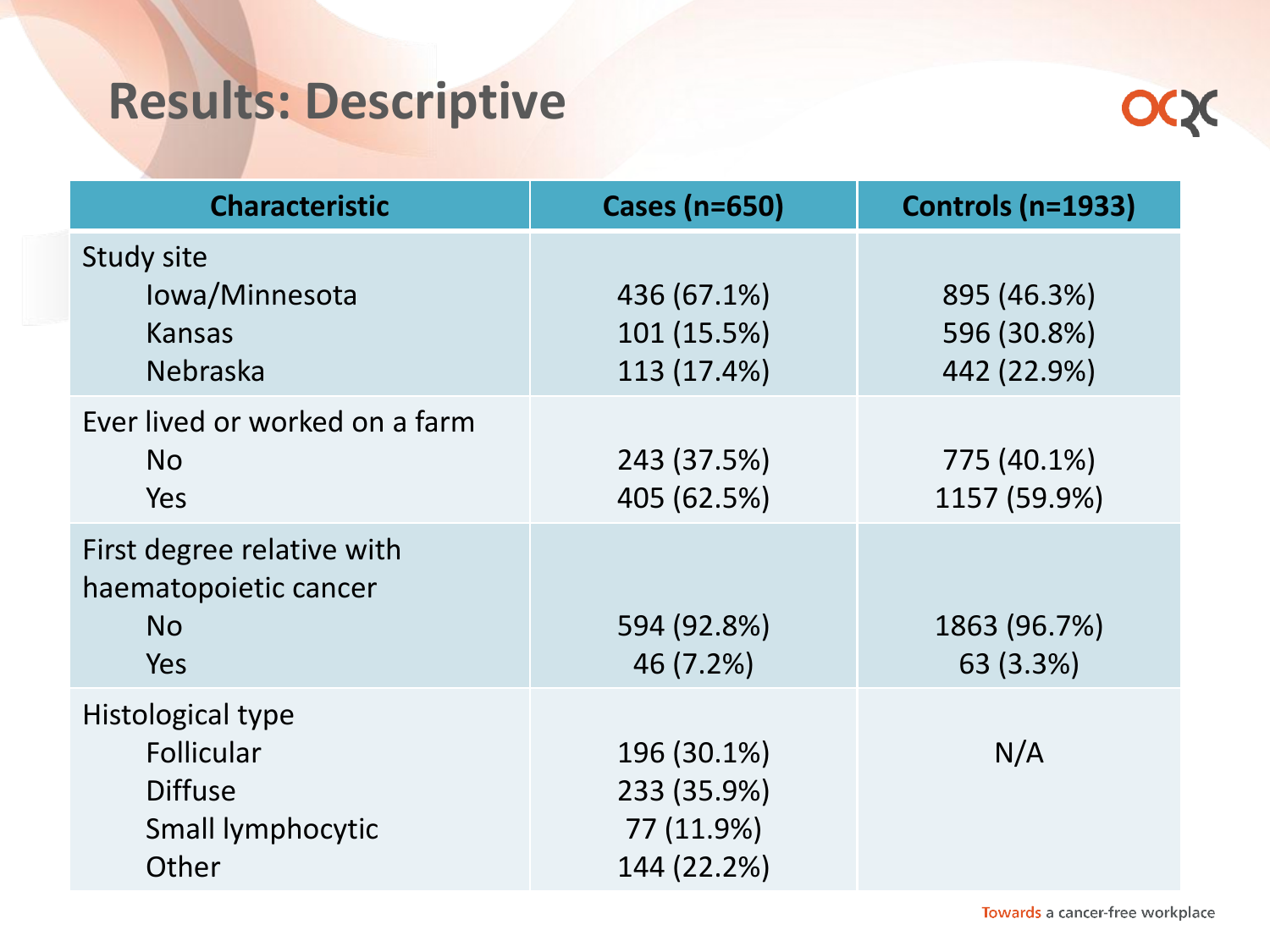### **Results: Exposure to individual pesticides**

| <b>Pesticide</b>                                                           | <b>Cases</b><br>$(n=650)$                        | <b>Controls</b><br>$(n=1933)$                       | Odds ratiot<br>(95% CI)                                                           |
|----------------------------------------------------------------------------|--------------------------------------------------|-----------------------------------------------------|-----------------------------------------------------------------------------------|
| <b>Herbicides</b><br>Alachlor<br>Atrazine<br>Glyphosate<br>Sodium chlorate | 152 (7.9%)<br>90 (13.8%)<br>36 (5.5%)<br>8(1.2%) | 152 (7.9%)<br>185 (9.6%)<br>61 (3.2%)<br>$7(0.4\%)$ | $1.1(0.7 - 1.8)*$<br>$1.6(1.0 - 2.2)$<br>$2.1(1.1 - 4.0)*$<br>$4.1(1.3 - 13.6)^*$ |
| <b>Insecticides</b><br>Aldrin                                              | 47 (7.2%)                                        | 115 (5.9%)                                          | $0.5(0.3 - 0.9)^*$                                                                |
| Copper acetoarsenite                                                       | 41 (6.3%)                                        | 68 (3.5%)                                           | $1.4(0.9 - 2.3)$                                                                  |
| Coumaphos                                                                  | 15 (2.3%)                                        | $22(1.1\%)$                                         | $2.4(1.0 - 5.8)$                                                                  |
| Diazinon                                                                   | 40 (60.1%)                                       | 62 (3.2%)                                           | $1.9(1.1 - 3.6)*$                                                                 |
| <b>Dieldrin</b>                                                            | 21(3.2%)                                         | 39 (2.0%)                                           | $1.8(0.8 - 3.9)$                                                                  |
| Fonofos                                                                    | 28 (4.3%)                                        | 44 (2.3%)                                           | $1.8(0.9 - 3.5)$                                                                  |

†Adjusted for use of all other collected pesticides

\*Statistically significant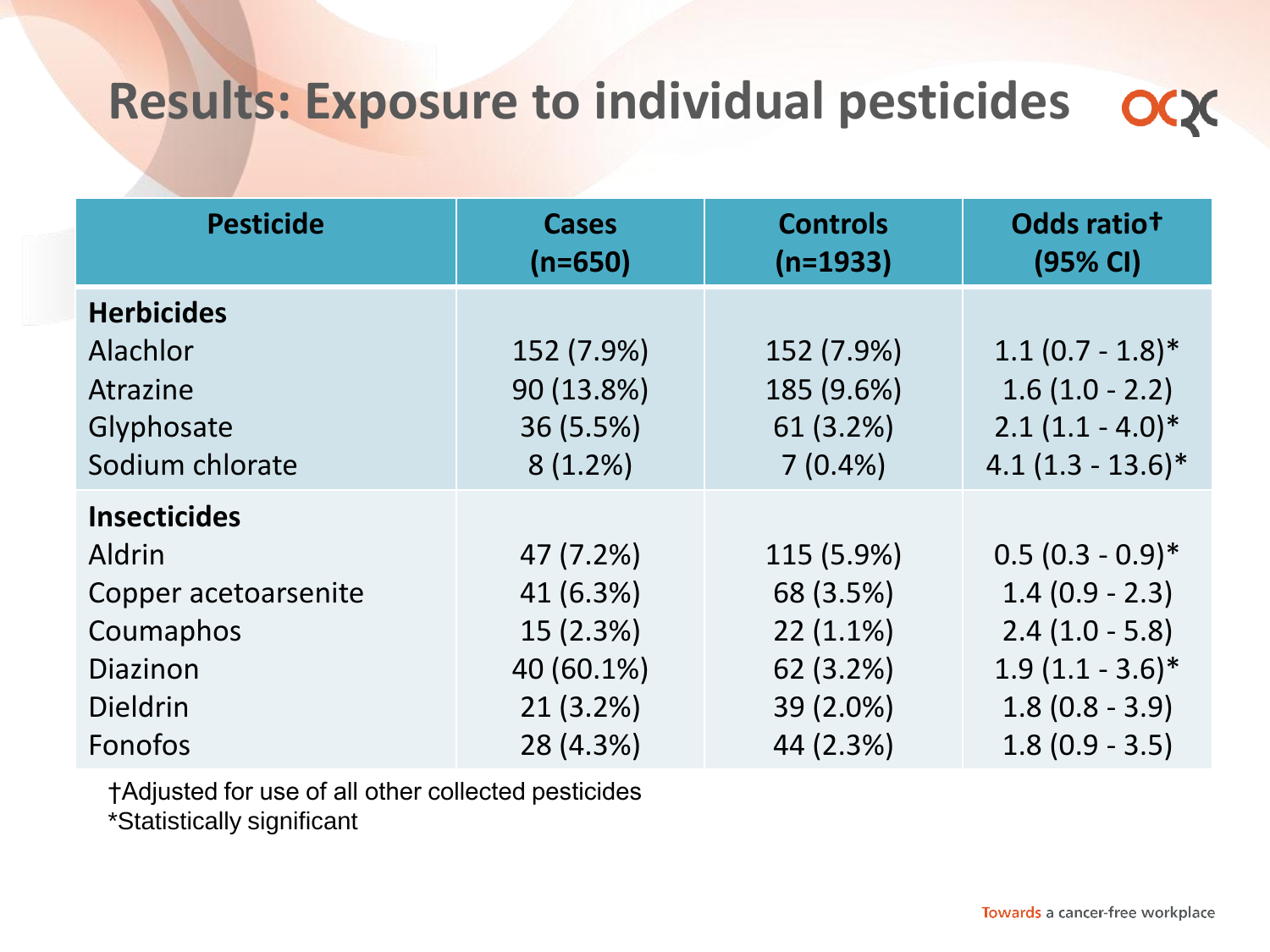### **Results: Exposure to multiple pesticides**

| <b>Number of pesticides used</b>                                                          | <b>Cases exposed</b><br>$(n=650)$                      | <b>Controls exposed</b><br>$(n=1933)$                     | Odds ratio*<br>(95% CI)                                                        |
|-------------------------------------------------------------------------------------------|--------------------------------------------------------|-----------------------------------------------------------|--------------------------------------------------------------------------------|
| Any pesticide<br>$\mathbf{0}$<br>$\mathbf{1}$<br>$2 - 4$<br>$\geq 5$                      | 370 (56.9%)<br>89 (13.7%)<br>87 (13.4%)<br>104 (16.0%) | 1252 (64.8%)<br>230 (11.9%)<br>221 (11.4%)<br>230 (11.9%) | 1.0<br>1.2 (0.8 to 1.8)<br>$1.0$ (0.6 to 1.6)<br>$0.8$ (0.4 to 1.9)            |
| Potentially carcinogenic pesticides<br>$\overline{0}$<br>$\mathbf{1}$<br>$2 - 4$<br>$> 5$ | 496 (76.3%)<br>74 (11.4%)<br>68 (10.5%)<br>12 (1.8%)   | 1632 (84.4%)<br>168 (8.7%)<br>123 (6.4%)<br>$10(0.5\%)$   | 1.0<br>1.6 (0.8 to 3.1)<br>$2.7(0.7 \text{ to } 10.8)$<br>25.9 (1.5 to 450.2)* |
| <b>Pesticide exposure</b>                                                                 | <b>Cases exposed</b><br>$(n=650)$                      | <b>Controls exposed</b><br>$(n=1933)$                     | Odds ratio*<br>(95% CI)                                                        |
| Atrazine                                                                                  | 59 (9.1%)                                              | 125 (6.5%)                                                | 1.5(1.0 to 2.3)                                                                |
| Atrazine and diazinon                                                                     | 31 (4.8%)                                              | 44 (2.3%)                                                 | 3.9 (1.7 to 8.8)*                                                              |
| Atrazine and alachlor                                                                     | 53 (8.2%)                                              | 99 (5.1%)                                                 | $2.1$ (1.1 to 3.9)*                                                            |
| Atrazine and dicamba                                                                      | 31 (4.8%)                                              | 60 (3.1%)                                                 | 2.1(1.0 to 4.7)                                                                |

\*Statistically significant

Towards a cancer-free workplace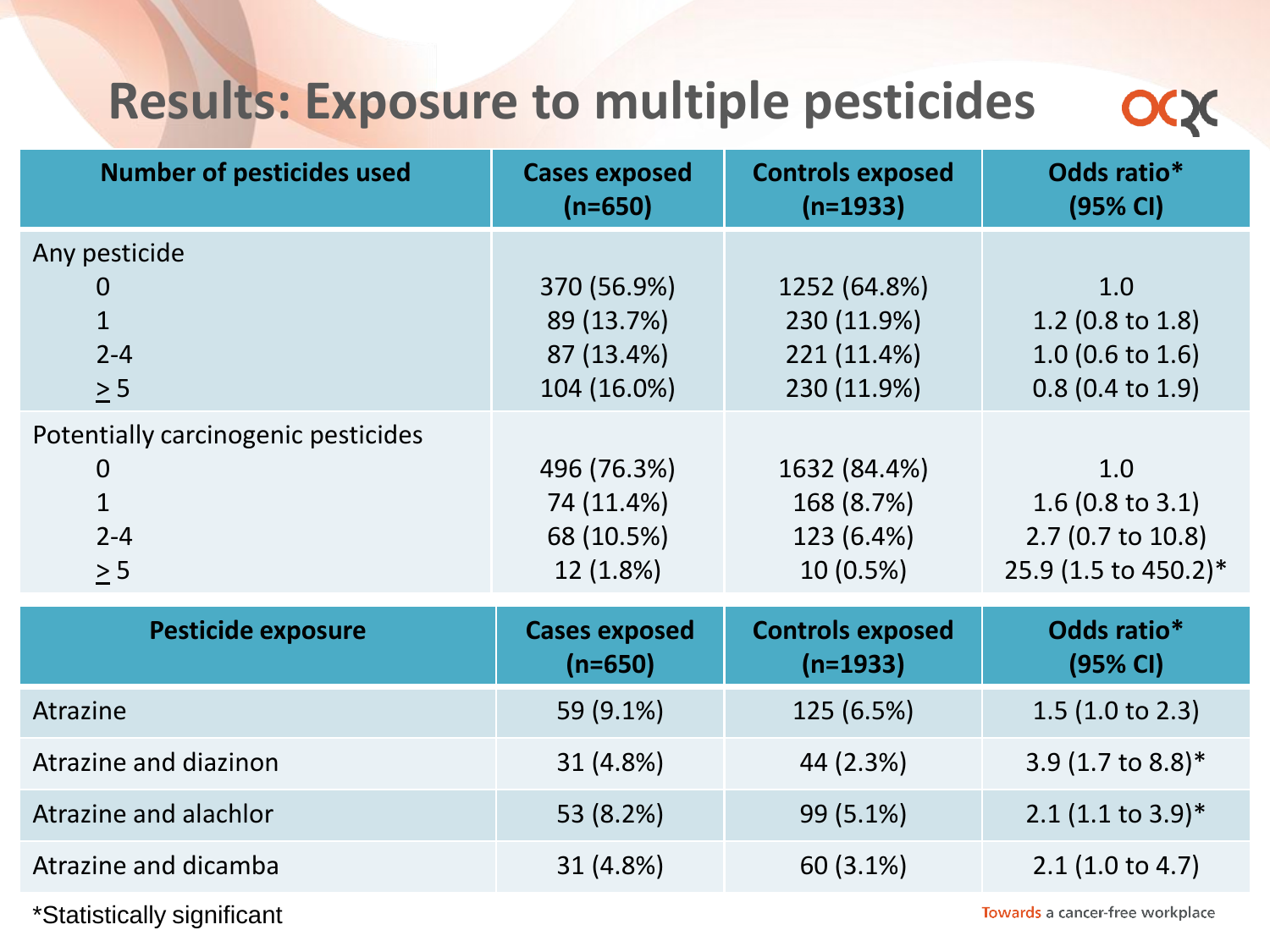### **Results: Immunologic complications**



|                  | <b>Non-asthmatics</b> |          |                         |       | <b>Asthmatics</b> |                         |
|------------------|-----------------------|----------|-------------------------|-------|-------------------|-------------------------|
|                  | Cases                 | Controls | Odds ratio*<br>(95% CI) | Cases | Controls          | Odds ratio*<br>(95% CI) |
| Non-farmers      | 259                   | 684      | 1.0                     | 9     | 37                | $0.6(0.3-1.4)$          |
| <b>Farmers</b>   | 560                   | 1510     | $1.0(0.8-1.2)$          | 36    | 95                | $1.1(0.7-1.6)$          |
| No pesticide use | 137                   | 419      | $1.0(0.8-1.3)$          | 3     | 14                | $0.7(0.2-2.6)$          |
| Pesticide use    | 423                   | 1091     | $1.0(0.8-1.2)$          | 33    | 81                | $1.1(0.7-1.7)$          |

|                | <b>Non-asthmatics</b> |          |                         |       | <b>Asthmatics</b> |                         |
|----------------|-----------------------|----------|-------------------------|-------|-------------------|-------------------------|
|                | Cases                 | Controls | Odds ratio*<br>(95% CI) | Cases | Controls          | Odds ratio*<br>(95% CI) |
| Chlordane      | 67                    | 108      | $1.5(1.1-2.2)$          | 9     | 8                 | $2.7(1.0-7.2)$          |
| <b>Fonofos</b> | 41                    | 69       | $1.6(1.0-2.4)$          | 8     | 6                 | $3.7(1.3-10)$           |
| Lindane        | 84                    | 146      | $1.3(1.0-1.8)$          | 11    | 11                | $2.4(1.0-5.7)$          |
| Cyanazine      | 53                    | 131      | $0.9(0.6-1.3)$          | 8     | $\overline{7}$    | $2.8(1.0-8.1)$          |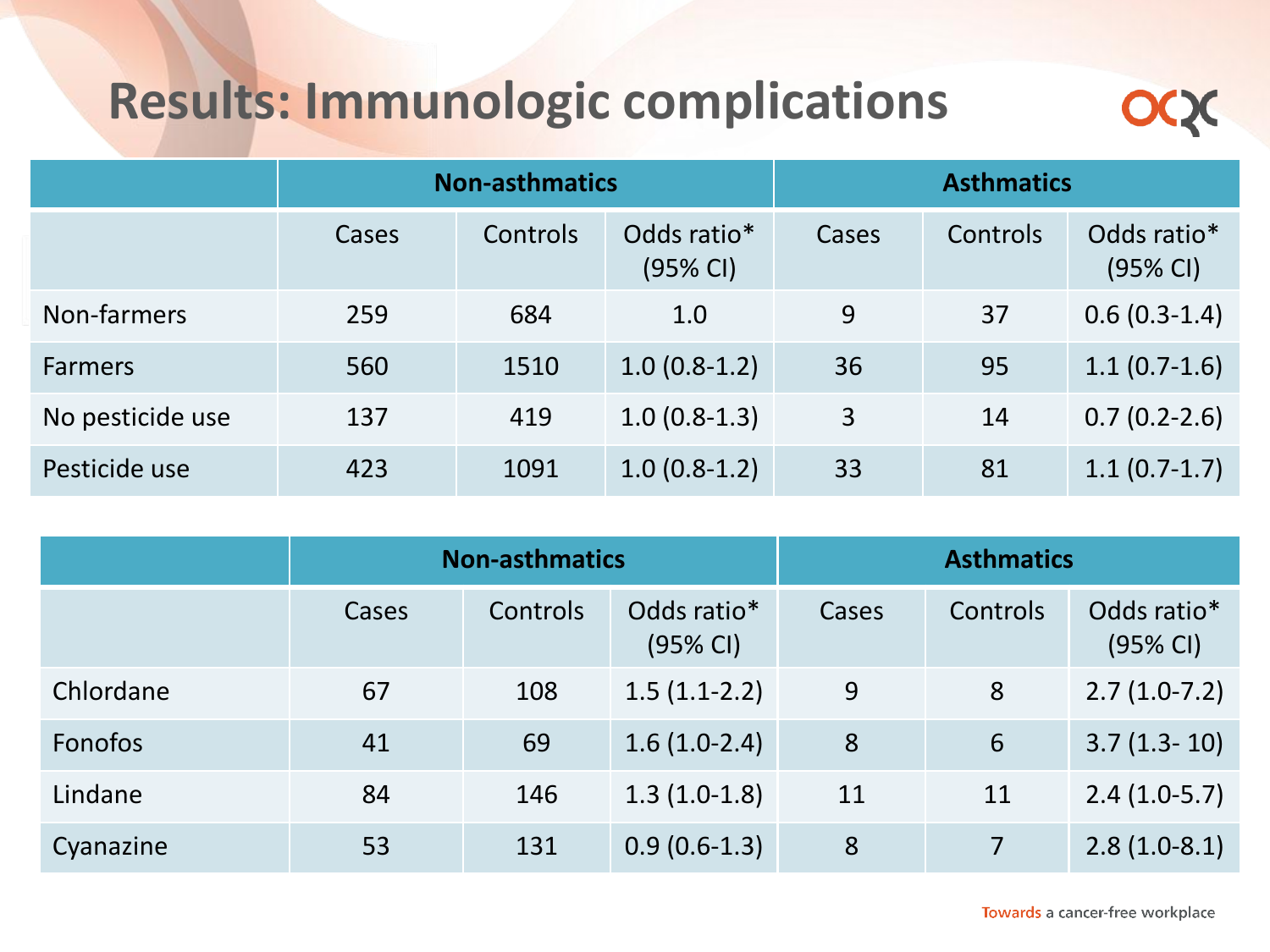#### **Results: Summary**



- Exposure to a few individual pesticides were found to increase the risk of NHL
- Exposure to several of these pesticides in combination tends to increase risk
- Exposure to atrazine may increase risk of NHL from other pesticides
- Individuals with immunologic alterations such as asthma may be at greater risk of non-Hodgkin lymphoma when exposed to pesticides than those without
- Important to confirm results in other populations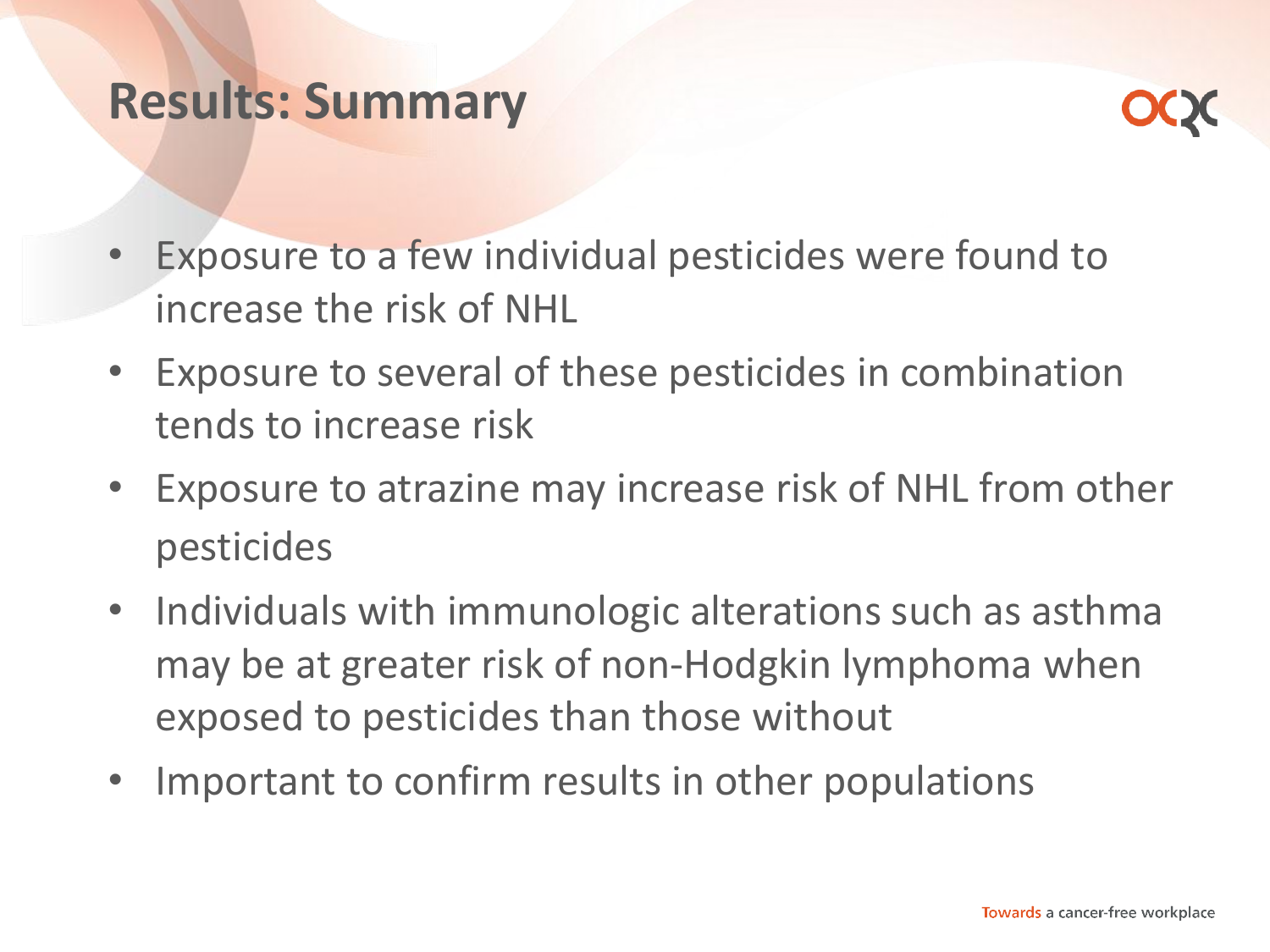

# **Effects of multiple pesticide exposure on risk of non-Hodgkin lymphoma:**

# **Work of the Occupational Cancer Research Centre**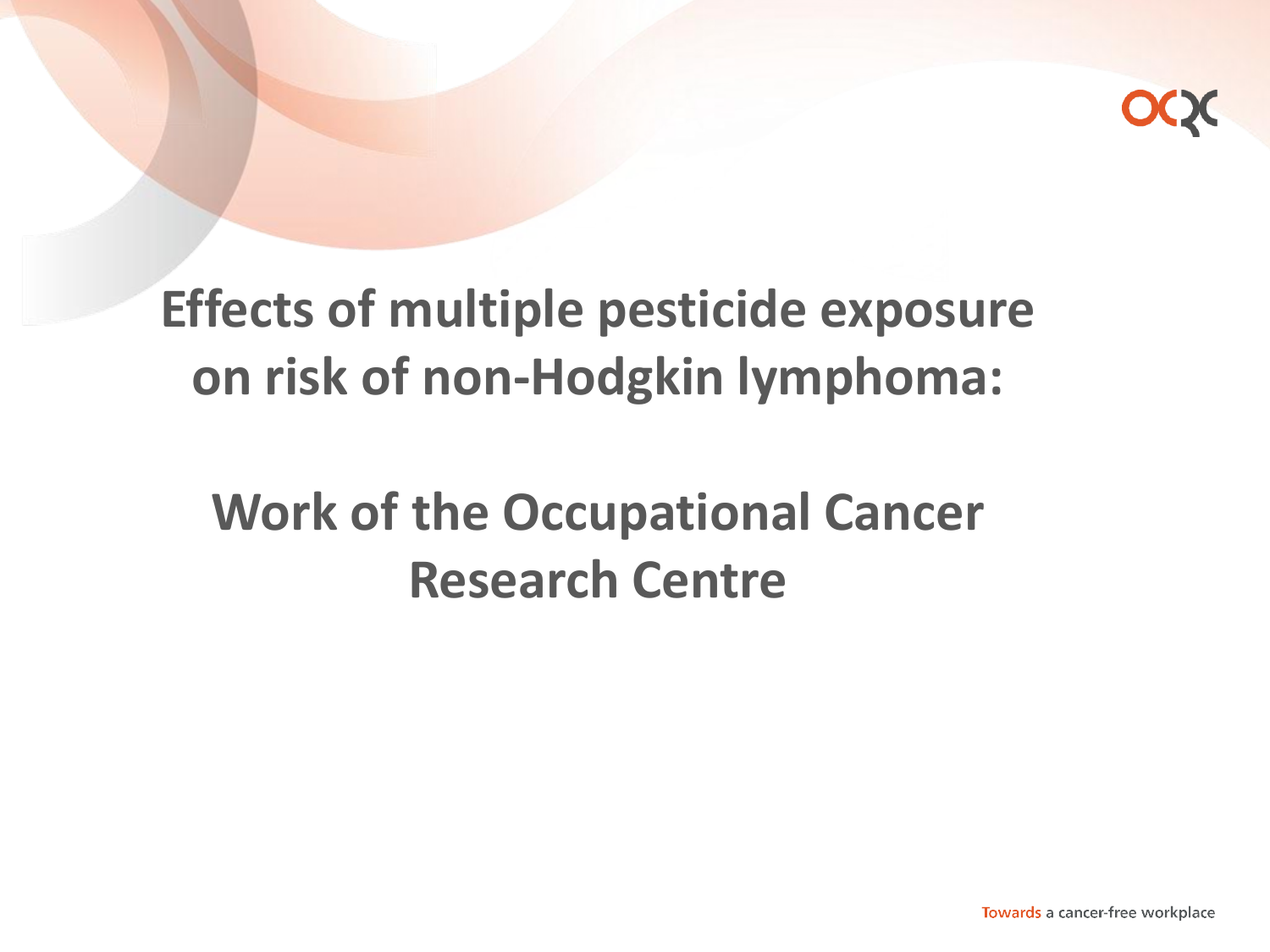### **Cross-Canada case-control: Pesticides and multiple cancers**



- Purpose: explore the link between pesticide exposure in various occupations and several cancers of interest
- Four cancers of interest: non-Hodgkin lymphoma, Hodgkin lymphoma, multiple myeloma, and soft-tissue sarcoma
- Six participant provinces: Alberta, British Columbia, Manitoba, Ontario, Quebec, Saskatchewan
- A total of 2019 men 19 years of age or older were included in this analysis; 513 cases and 1506 controls
- Cases were recruited through provincial cancer registries and hospital records; controls were recruited through provincial health insurance records and voters lists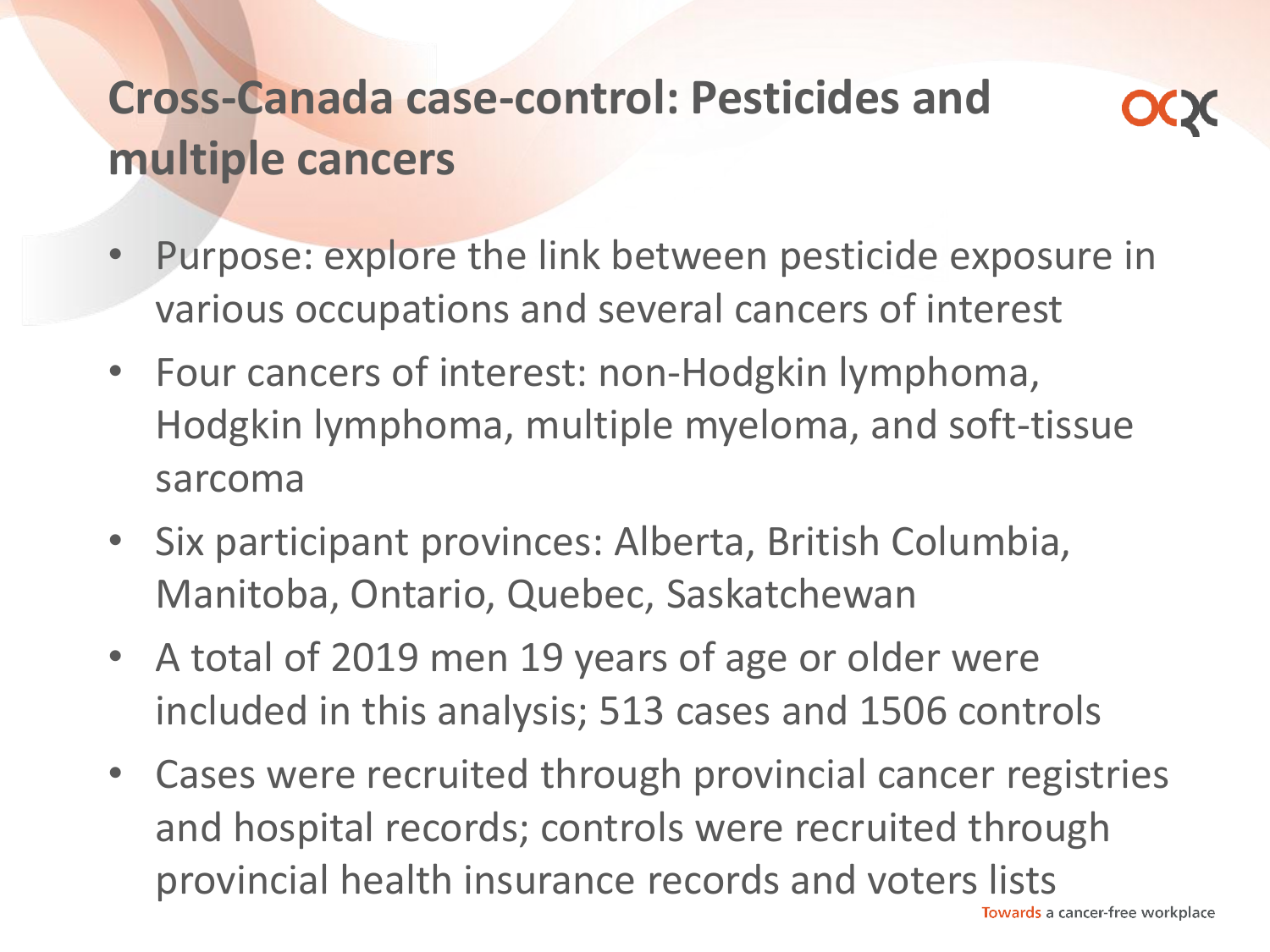# **Results: Descriptive**



| <b>Characteristic</b>                                                                           | <b>Cases (n=513)</b><br>$n(\%)$                                                 | Controls (n=1506)<br>$n(\%)$                                                       |
|-------------------------------------------------------------------------------------------------|---------------------------------------------------------------------------------|------------------------------------------------------------------------------------|
| Province<br>Alberta<br><b>British Columbia</b><br>Manitoba<br>Ontario<br>Quebec<br>Saskatchewan | 65 (12.67)<br>126 (24.56)<br>34(6.63)<br>142 (27.68)<br>117 (22.81)<br>29(5.65) | 196 (13.01)<br>230 (15.27)<br>113 (7.50)<br>585 (38.84)<br>291 (19.32)<br>91(6.04) |
| Ever lived or worked on a farm<br><b>No</b><br>Yes                                              | 275 (53.61)<br>235 (45.81)                                                      | 828 (54.98)<br>673 (44.69)                                                         |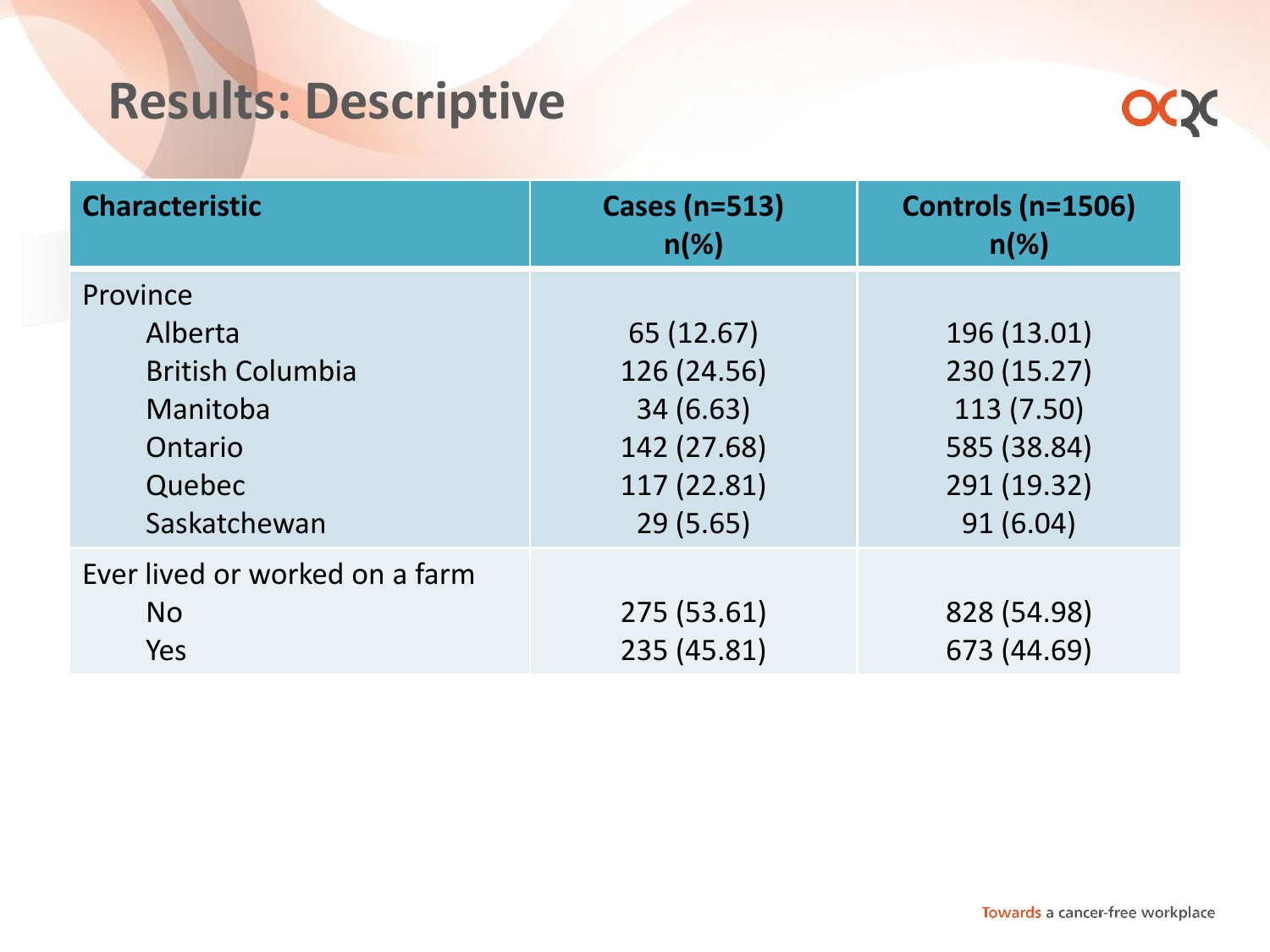#### **Preliminary results: Pesticide use**



| <b>Commonly used pesticide</b> | <b>Frequency</b> | <b>Percent</b> |
|--------------------------------|------------------|----------------|
| $2,4-D$                        | 386              | 19.12          |
| Methoxychlor                   | 265              | 13.13          |
| <b>Malathion</b>               | 191              | 9.46           |
| Glyphosate                     | 160              | 7.92           |
| Chlordane                      | 137              | 6.79           |
| Mecoprop                       | 112              | 5.55           |
| <b>DDT</b>                     | 92               | 4.56           |
| Dicamba                        | 76               | 3.76           |
| Dimethoate                     | 72               | 3.57           |
| Bromoxynil                     | 69               | 3.42           |
| Copper salt                    | 53               | 2.62           |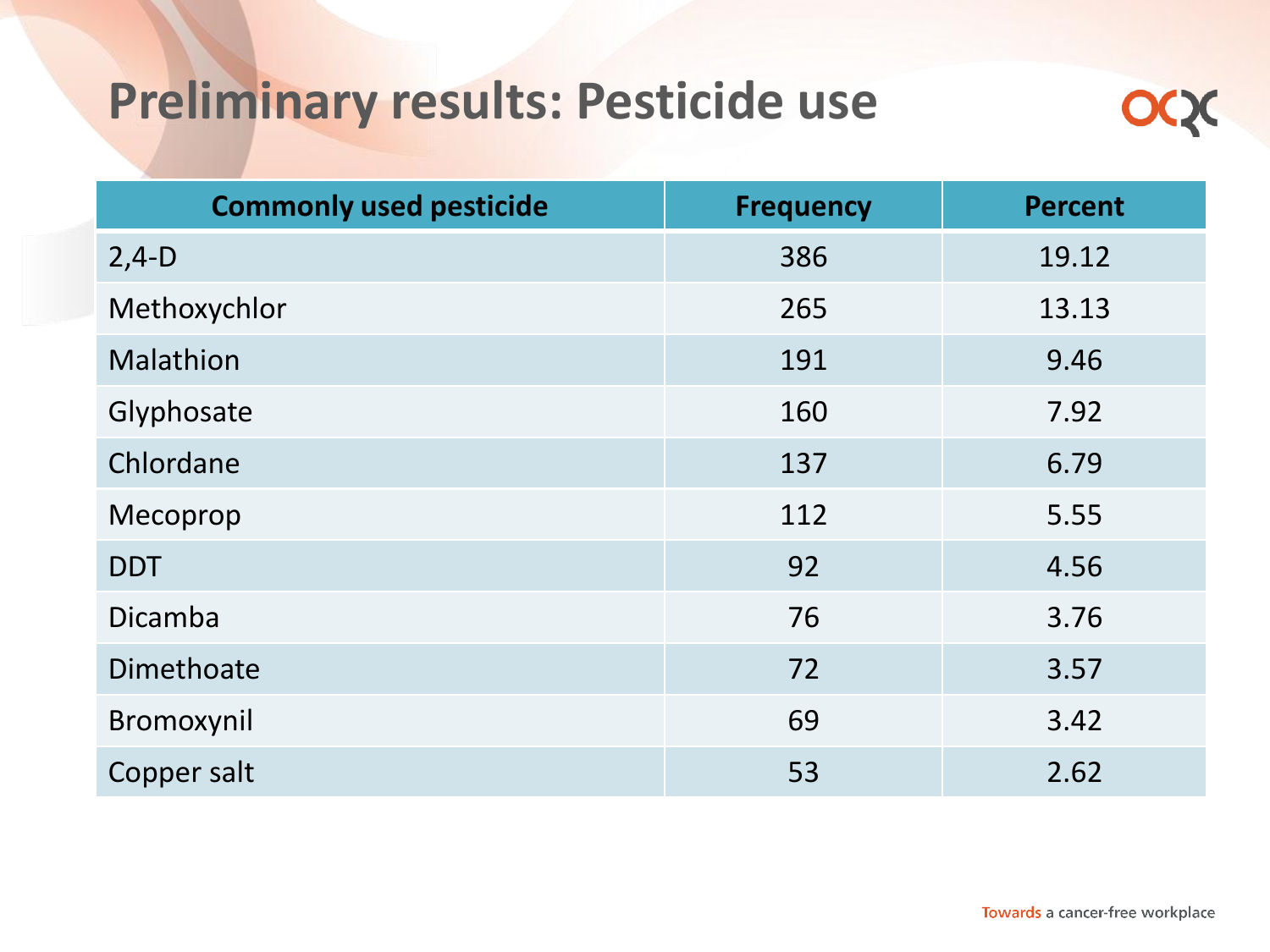### **Preliminary results: Health conditions**



| <b>Health condition</b>                                        | <b>Cases (n=513)</b>  |                                  | <b>Controls (n=1506)</b> |                                  |
|----------------------------------------------------------------|-----------------------|----------------------------------|--------------------------|----------------------------------|
|                                                                | N                     | %                                | <b>N</b>                 | %                                |
| Acne                                                           | 9                     | 1.75                             | 48                       | 3.19                             |
| <b>Allergies</b><br>Food<br><b>Drugs</b><br>Inhaled substances | 125<br>80<br>97<br>88 | 24.37<br>15.59<br>18.91<br>17.15 | 378<br>222<br>264<br>270 | 25.10<br>14.74<br>17.53<br>17.93 |
| Asthma                                                         | 32                    | 6.24                             | 107                      | 7.10                             |
| Chicken pox                                                    | 185                   | 36.06                            | 638                      | 42.36                            |
| <b>Diabetes</b>                                                | 36                    | 7.02                             | 99                       | 6.57                             |
| Hay fever                                                      | 43                    | 8.38                             | 155                      | 10.29                            |
| Mononucleosis                                                  | 13                    | 2.53                             | 48                       | 3.19                             |
| <b>Measles</b>                                                 | 253                   | 49.32                            | 888                      | 58.96                            |
| <b>Mumps</b>                                                   | 199                   | 38.79                            | 661                      | 43.89                            |
| <b>Tuberculosis</b>                                            | 10                    | 1.95                             | 15                       | 1.00                             |

Towards a cancer-free workplace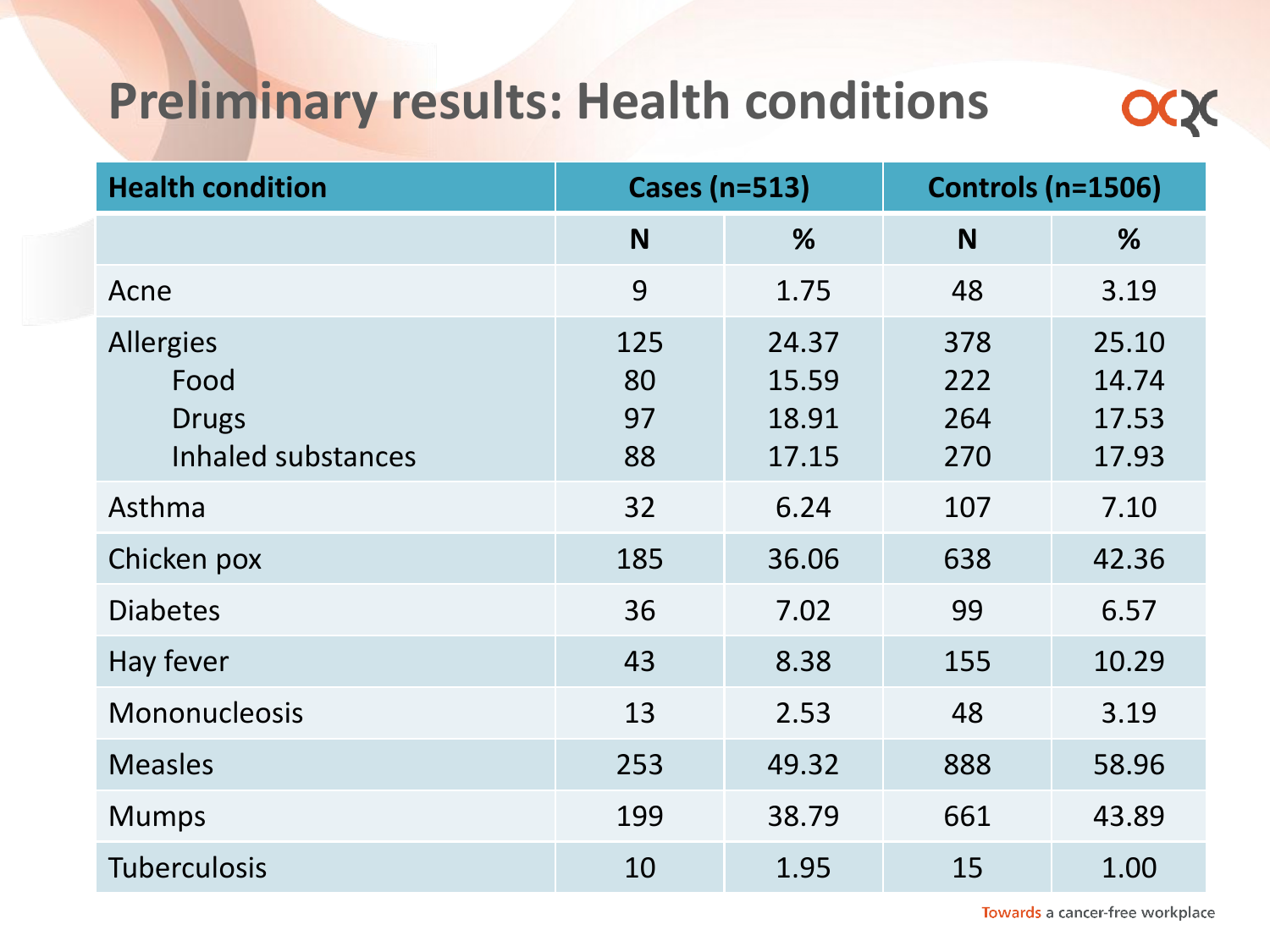#### **Future directions**



- Effects of exposure to multiple pesticides:
	- In-depth look at groups and combinations (based on common uses, IARC classifications)
- Immunologic conditions
	- Conditions beyond asthma as potential effect modifiers in the relationship between pesticides and cancer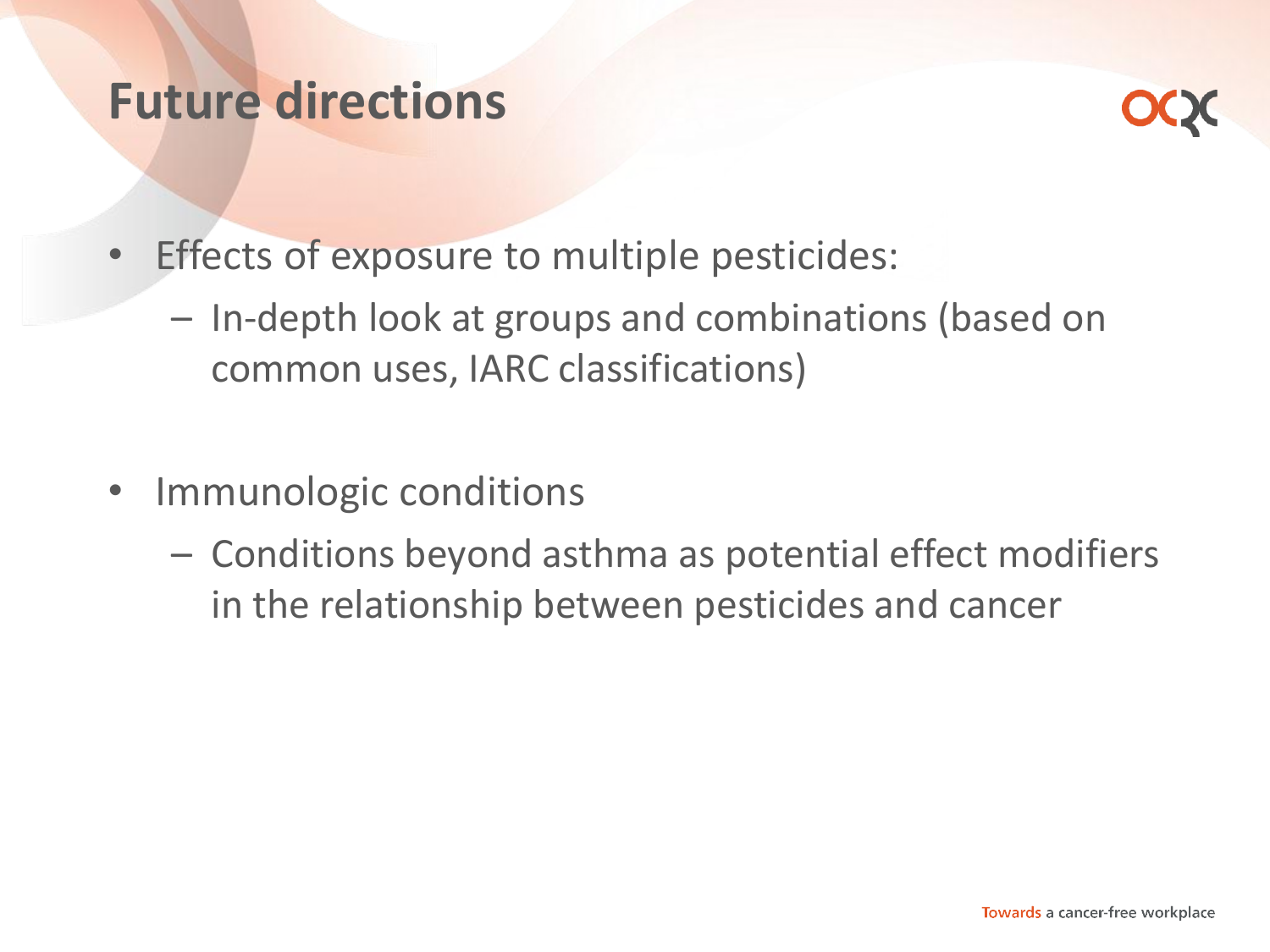# **Acknowledgements: Original investigative team**

- Dr. James Dosman
- Dr. Helen McDuffie
- Dr. John McLaughlin
- Dr. Punam Pahwa
- Dr. John Spinelli
- Dr. Shirley Fincham
- Dr. Diane Robson
- Dr. Leo Skinnider
- Dr. Norman Choi